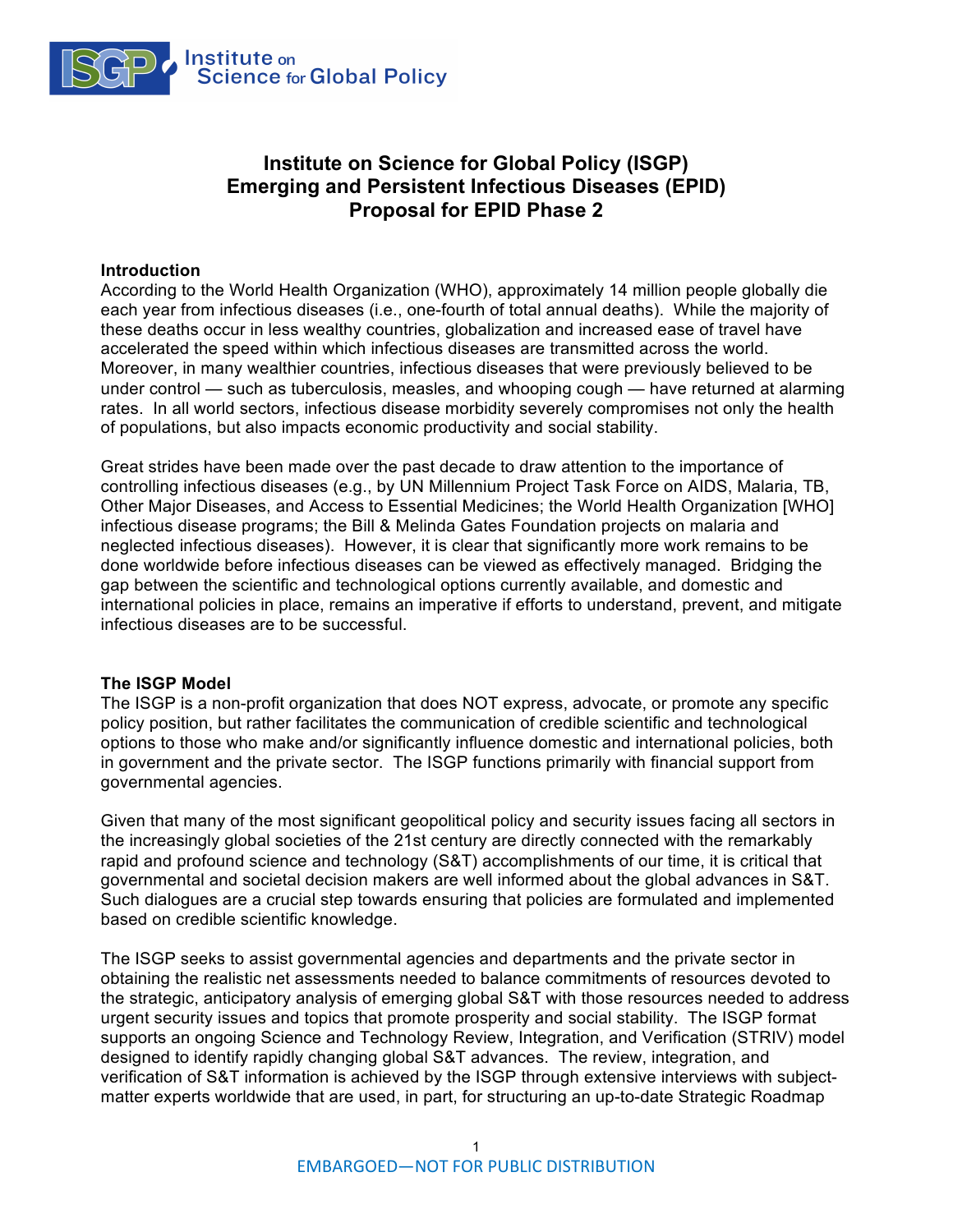describing a series of ISGP conferences that are convened over a multi-year period.

ISGP programs are conducted using a unique format composed of six distinct, complementary activities:

- 1. Interviews and correspondence are conducted with globally recognized subject-matter experts to obtain their views of: (i) the current realities that accurately characterize the S&T topic, (ii) the scientifically credible opportunities and challenges available to effectively meet governmental and societal needs, and (iii) the policy issues (advantages and risks) associated with these S&T options that societies must consider.
- 2. The viewpoints that are provided during the interview process are used by the ISGP to prepare a Strategic Roadmap describing a series of conferences, which are comprised of extensive critical debates and policy caucuses between an international group of highly credible and influential scientists and policy makers. The resultant Strategic Roadmap is shared with the participating governments, societal organizations, and private sector companies prior to its implementation. Each invitation-only ISGP conference in a given series focuses on a specific aspect (e.g., surveillance) of the S&T topic (e.g., EPID) identified within the process of preparing the Strategic Roadmap as a priority issue.
- 3. A series of ISGP invitation-only conferences are convened. Several (typically 8) distinguished scientists are invited by the ISGP to prepare concise (3 pages) policy position papers. During the conference, each paper is debated for 90 minutes (5 minutes are allocated at the outset to the author to summarize his/her points). The invitation-only audience is comprised of policy makers and subject-matter experts from governments, philanthropic and nongovernmental organizations, and the private sector, identified by the ISGP to participate in the critical debates and caucuses. To promote candid debate, each ISGP conference is convened in a "not-for-attribution" (Chatham House Rule) environment. After the debates are completed, caucuses are held to identify areas of consensus and actionable next steps to be considered in the formulation and implementation of new domestic and international policies.
- 4. Areas of consensus and actionable next steps are identified based on the views of presenters and participants during each conference.
- 5. "Not-for-attribution" summaries of each critical debate and caucus are prepared by the ISGP staff. Together with the eight policy position papers, these debate summaries, areas of consensus, and actionable next steps are published in a book prepared by the ISGP and made available publicly.
- 6. Although the ISGP expresses no opinions or engages in no advocacy concerning the topics addressed at ISGP conference, it does prepare and participate in briefings to governmental agencies and departments, societal organizations, and private sector stakeholders when invited to do so. Such briefings are designed to accurately represent the views expressed by those participating in the debates and caucuses and focus on the areas of consensus and actionable next steps emerging from ISGP conferences.

## **ISGP Program: Emerging and Persistent Infectious Diseases (EPID)**

ISGP programs function in direct support of United States government agencies and their respective international counterparts support initiatives designed to remain knowledgeable about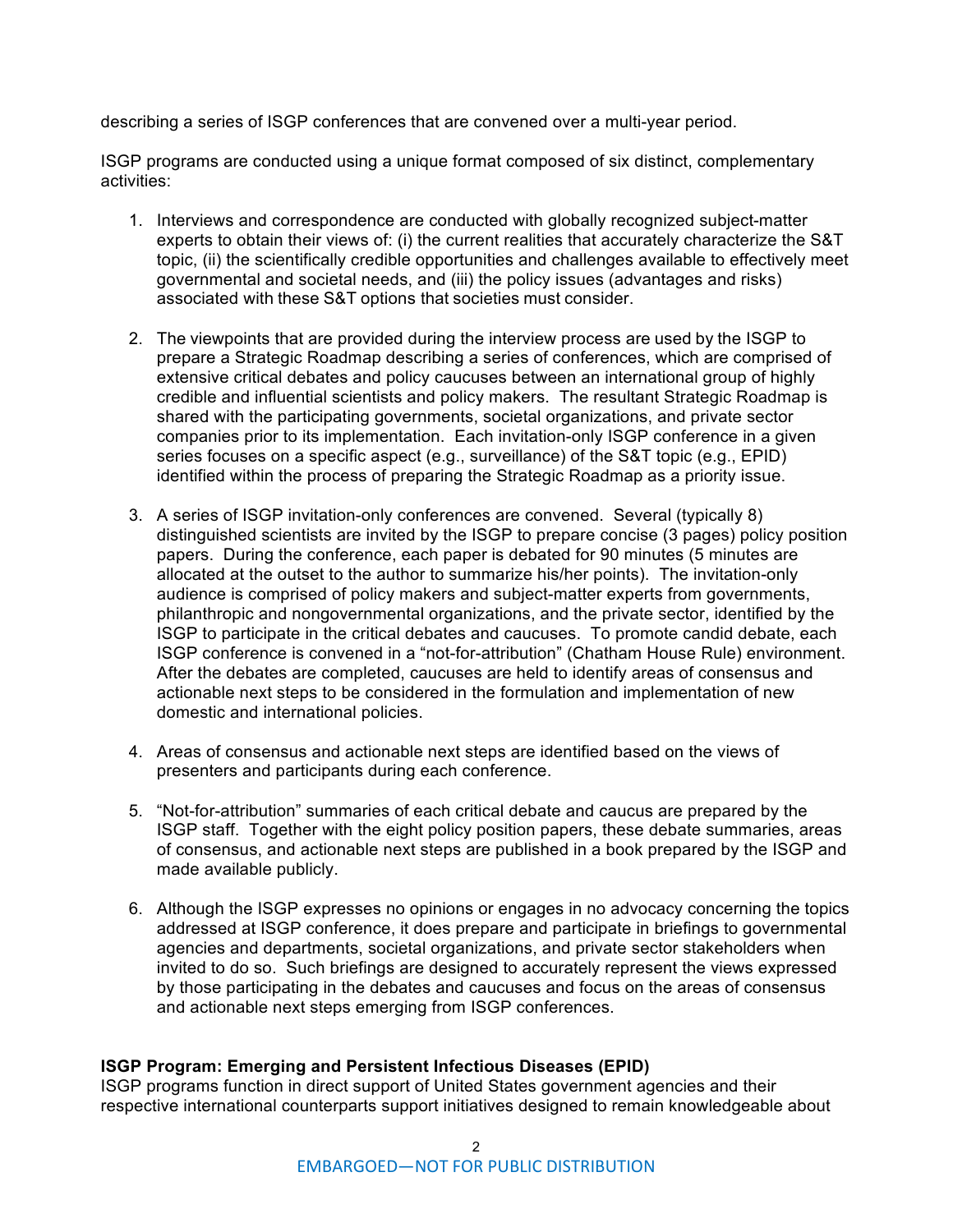rapidly developing S&T. The ISGP developed the Emerging and Persistent Infectious Diseases (EPID) program to address the challenges of incorporating credible scientific understanding into the process of effective policy making, both domestically and internationally. As part of this program, four invitation-only conferences were convened between 2009 and 2011 that examined the central issues associated with EPID, and those aspects of Food Safety and Security (FSS) and Synthetic Biology (SB) related to infectious diseases: *Global Perspectives* (December 2009; Tucson, Arizona, U.S.), *Surveillance* (October 2010; Warrenton, Virginia, U.S.), *Prevention* (June 2011; San Diego, California, U.S.), and *Mitigation* (October 2011; Edinburgh, Scotland, U.K.). A fifth conference that focuses on the *Societal and Economic Context* associated with EPID will be convened July 8-11, 2012 at George Mason University in Fairfax, Virginia, U.S.

The success of the ISGP's EPID program is evidenced by the broad engagement by many U.S. governmental agencies and departments that have participated in recent ISGP conferences, including the Office of Science and Technology Policy (OSTP), the Congress, Department of Health and Human Services (HHS), Department of Agriculture (USDA), Department of Homeland Security (DHS), Department of Defense (DOD), the Department of State (DOS), and various parts of the U.S. intelligence community have participated in recent ISGP conferences. These individuals from the U.S. have been joined by their international counterparts including representatives from the U.K. Italy, Canada, Japan, Singapore, France, Germany, Mexico, and Denmark. Participants in ISGP conferences routinely represent not only a wide range of governments, but an international cross section of the NGO, academic, and private sector industrial communities. During the first phase of the EPID program, about 250 individuals, representing approximately 20 international governments and organizations, have actively participated in ISGP conferences. Approximately 50% of these individuals have participated in multiple ISGP conferences.

In addition, feedback from former participants has highlighted great enthusiasm for the EPID program and its exceptionally productive format of critical debates and caucuses. There has been significant support for EPID as a programmatic focal point for diverse reasons including finding effective approaches for (i) addressing the increasing global infectious disease burden, (ii) strengthening and expanding the cross-sector and inter-disciplinary communication among the governmental, NGO, academic, industrial, veterinary health, biodefense, pharmaceutical, and food communities, and (iii) keeping pace with the constantly changing scientific landscape emerging from increasingly global research efforts concerning the molecular basis for infectious diseases. All of these issues, as well as others, require the dynamic and candid discussions, debates, and caucuses that characterize ISGP programs and conferences.

## **EPID 2: Proposal Specifics**

Strong interest has been expressed from within the policy, scientific, and private sector communities in continuing the EPID program at the ISGP into a new, second phase. Such a Phase 2 EPID program would address a variety of scientific and policy issues that have yet to be adequately addressed. The ISGP format, based on the four activities described above, would be used in Phase 2 EPID.

The ISGP proposes to launch the Phase 2 EPID programs by focusing on at least some, if not all, the following six topics: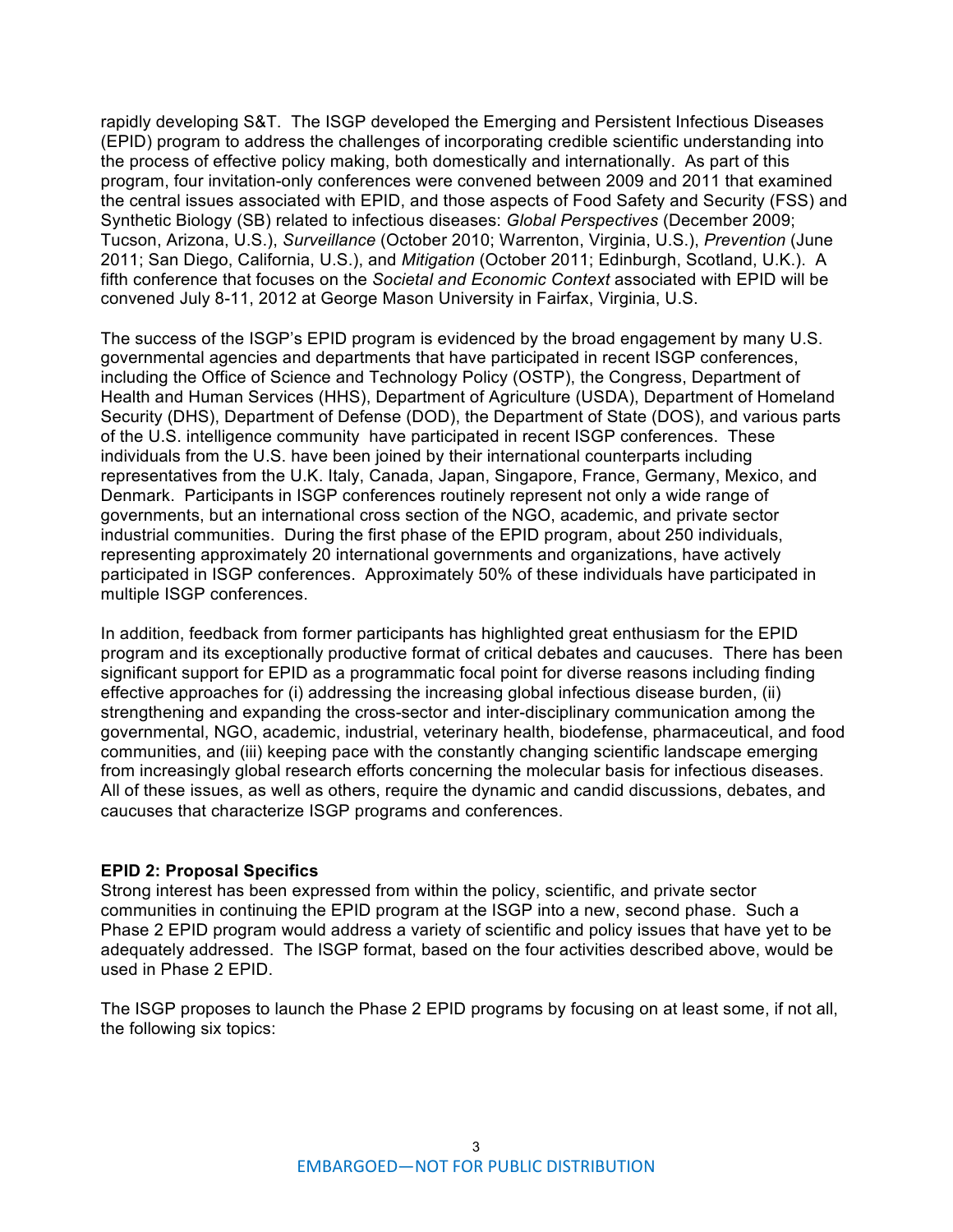#### **1. Antimicrobial Resistance**

Antimicrobial resistance has recently been recognized as a critical priority, as illustrated by WHO's statement that, "antimicrobial resistance is a global problem that needs urgent action." Since the 1940s, antibiotics and antimicrobial agents have been used to treat infectious diseases, greatly reducing illness and death among patients. However, due to the widespread overuse, misuse, and underuse (i.e., incompletion of treatment) of such drugs, infectious organisms that antibiotics are designed to kill have adapted to them, making drugs less effective, or in some cases, not effective at all. While some microorganisms have developed resistance to a single antimicrobial agents or classes, other strains are multi-drug resistant (MDR). While it is known that antimicrobial resistance leads to unnecessary deaths and rising health care costs, according to WHO, resistance is only recently being considered a societal and economic issue and therefore, there is a need to better understand these relationships. Additionally, there are growing concerns that severe declines in antimicrobial drug development during the past decade will further complicate efforts to control drug resistance. While we do not yet fully understand the extent to which deficiencies in new drugs will impact levels of future disease morbidity and mortality, the escalation of "superbugs" that have a limited number of treatment options indicates that new challenges are on the horizon.

## **2. Infectious Diseases and Genomics: Balancing Innovation and Security**

The genomic revolution has produced new opportunities to alter the landscape of infectious disease control (e.g., reductions in morbidity/mortality; limiting the transmissibility of disease vectors). These laboratory-based research efforts exemplify many of the most advanced and exciting aspects of scientific inquiry and have elicited great interest within the research community. There are many reasons to suggest that this frontier area of genomic research may lead to a wide range of potentially beneficial outcomes. It is also recognized that the capabilities to pursue such research are increasingly available worldwide. However, it is also clear — with recent events associated with the genetically modified H5N1 influenza virus experiment conducted at the University of Wisconsin, Madison and at Erasmus University being the most obvious example — that there are mounting concerns regarding the potential for this information to be used for nefarious activities as well. A very fine border, which lies between aggressively pursuing these types of genomic advances in the research laboratory and determining how to properly disseminate the resulting information, has rapidly emerged as a major policy issue in many societies. The ISGP program would examine these issues from a broad international perspective that reflects diverse governmental and societal priorities and goals. It is likely that differences between governments and societies will help define what effective national and international policies might be needed to foster innovative research while protecting all parties from nefarious activities.

## **3. Zoonoses**

Animals represent the largest reservoir for infectious diseases. The majority of emerging infectious diseases in humans today are zoonotic in origin (i.e., spread to humans by animals). More than 60% of all human pathogens are zoonotic and have represented 75% of all emerging pathogens during the past decade. HIV/AIDS, SARS, chikungunya, and nipah virus are zoonotic diseases that were generally unheard of prior to 1980, but are now commonly recognized as significant threats to human health. Yet, there is a vast gap in understanding current diseases of animals. Predicting the changes and conditions for change in this disease reservoir is a complex scientific challenge. While new methods for prediction are being developed and implemented (e.g., syndromic surveillance), the ability to accurately predict the emergence of new diseases that will cross the animal-human species barrier remains unclear. Moreover, animal farming increases the risk of contracting a zoonotic disease, primarily by bringing humans in close contact with animals and their waste. The risks posed by proximity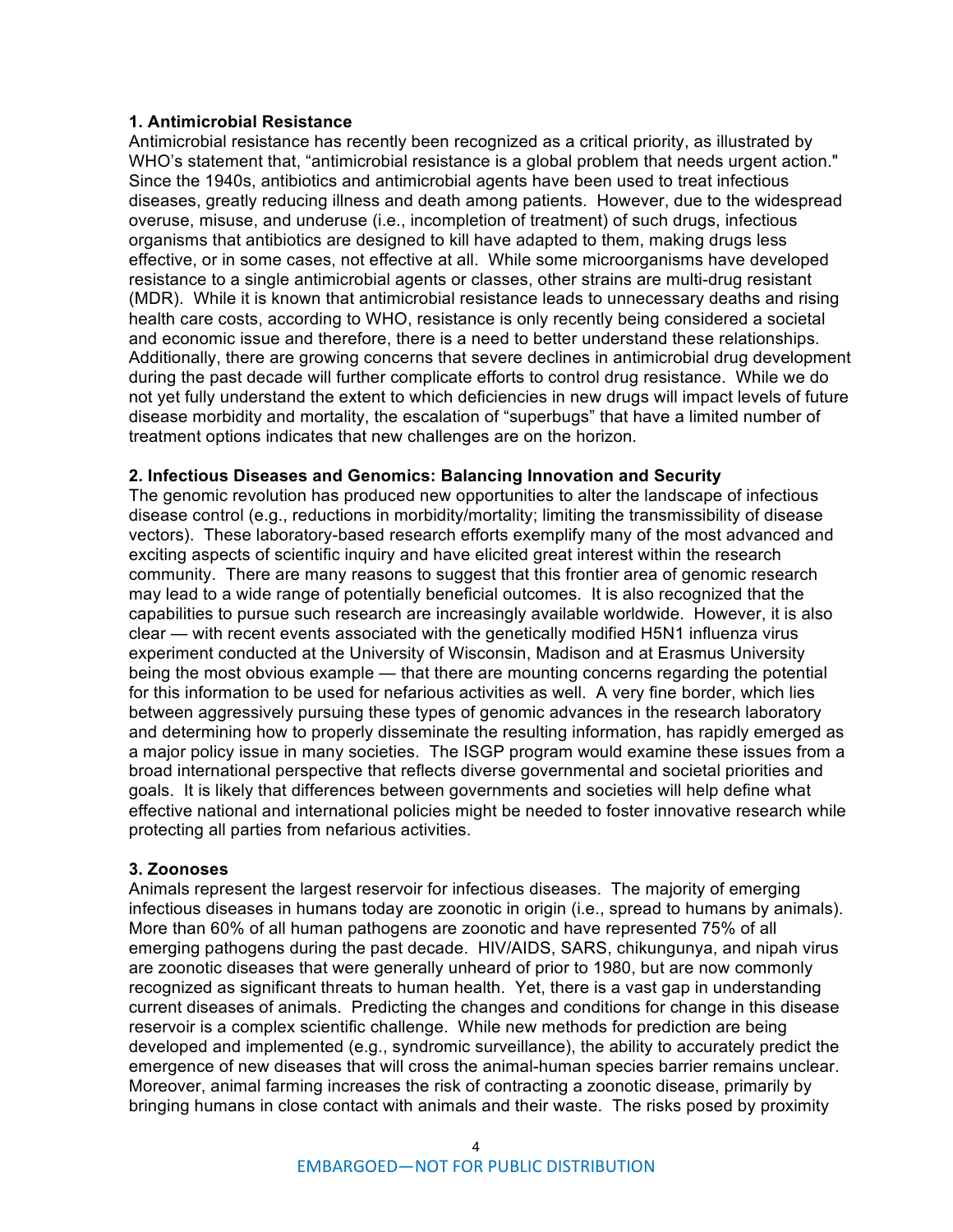are exacerbated when unsanitary meat processing conditions are used, as is often the case in resource-poor parts of the world. Further, the extensive use of antimicrobials in animal farming is spawning resistances that can cross the species barrier, making zoonotic diseases more challenging to treat in both animals and humans.

#### **4. Environmental Changes**

Scientific understanding of how changes in natural and man-made environments affect the emergence and spread of infectious diseases is at best limited, and often contradictory. As the effect of human induced environmental changes (urbanization, the availability of water and food resources, deforestation, changes in ocean chemistry, and the frequency and severity of natural disasters) becomes clearer, it is expected that we will increasingly encounter an array of infectious diseases that have greater impact on human health. By obtaining an in-depth understanding of the relationship between environmental conditions and human health, policy makers are better positioned to make fully informed choices. While it has long been recognized that many infectious diseases dynamics are intimately related to climate (e.g., malaria), the scale and diversity of the climate disruptions now occurring and anticipated has redefined the climate change/disease debate. For example, water, both in excess and scarcity, is closely tied to many infectious diseases (e.g., cholera and polio). It is evident that the global water supply, already taxed by rising populations, faces extreme threats from changes in precipitation patterns thought to be part of climate change. As the environment alters the infectious disease patterns we have historically experienced, existing health infrastructures will be challenged in new ways. Health systems unable to manage the burden of existing infectious disease will be the least able to protect their citizens from those disease outbreaks connected to global climate change. We do not yet understand in detail how the range of anticipated environmental disruptions will affect infectious diseases, but it appears clear that environmental changes will play a major role in influencing the severity and spread of disease worldwide.

#### **5. Neglected Tropical Diseases**

Neglected tropical diseases (NTDs), a group of approximately 17 diseases that persist in less wealthy regions of the world, are endemic in more than 75% of the world's countries. It is evident that although NTDs most acutely impact poorer areas, wealthier regions are recognizing that these infectious diseases can both be imported and impact their own economic wellbeing (e.g., by limiting trading partners, reducing debt repayments, and increasing the need for foreign aid). While preventive measures or medical treatments exist for some NTDs, many of these therapies are not universally available in poorer areas. WHO estimates that "millions of people require preventive chemotherapy, a public-health intervention for the treatment of NTDs." Awareness of the need to combat NTDs has grown in recent years, as illustrated by WHO's first meeting of global partners to discuss the issue in 2007. More recently, in early 2012, a consortium of 13 pharmaceutical companies, the U.S., U.K., and U.A.E. governments, the Bill & Melinda Gates Foundation, the World Bank, and other global health organizations announced a coordinated effort to accelerate progress toward eliminating or controlling 10 NTDs by the end of the decade. The most effective approaches for moving forward in the effort to combat NTDs (e.g., identifying infrastructure overlaps, possibilities for utilizing new methodological approaches such as synthetic biology or molecular epidemiology, and avenues for enhancing research progress) still must be determined.

## **6. The Societal and Economic Context**

Modern societies all possess social and economic interests, many of which are greatly impacted by the health of their populations. For example, infectious diseases have been demonstrated to impact social relationships (e.g., changes in family dynamics stemming from